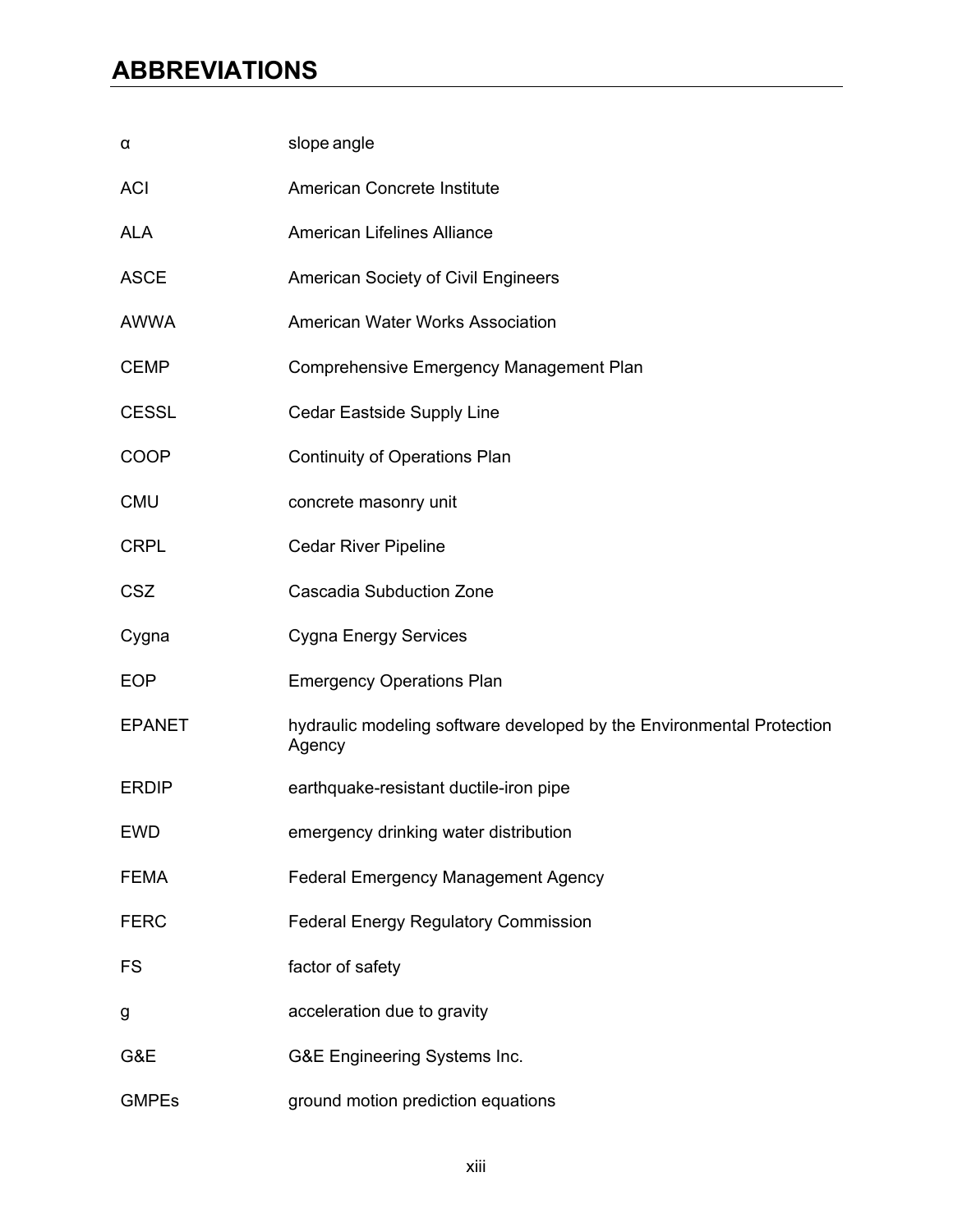## **ABBREVIATIONS**

| gpm              | gallons per minute                               |
|------------------|--------------------------------------------------|
| <b>HDPE</b>      | high-density polyethylene                        |
| <b>HSS</b>       | hollow structural section                        |
| <b>ISO</b>       | International Organization for Standardization   |
| KN               | kilonewton                                       |
| $k_{y}$          | ground acceleration that triggers landsliding    |
| <b>LADWP</b>     | Los Angeles Department of Water and Power        |
| LCI              | Lettis Consultants International                 |
| M7.0, M9.0, etc. | magnitude 7, magnitude 9, etc.                   |
| <b>M7.0 SFZ</b>  | magnitude 7.0 Seattle Fault Zone                 |
| <b>M9.0 CSZ</b>  | magnitude 9.0 Cascadia Subduction Zone           |
| mg               | million gallons                                  |
| mgd              | million gallons per day                          |
| <b>NGA West2</b> | Phase 2 of Next Generation Attenuation Models    |
| OCC              | <b>Operations and Control Center</b>             |
| <b>OSSPAC</b>    | Oregon Seismic Safety Policy Advisory Commission |
| <b>PGA</b>       | peak ground acceleration                         |
| PGD              | permanent ground displacement                    |
| <b>PGV</b>       | peak ground velocity                             |
| psi              | pounds per square inch                           |
| <b>PVC</b>       | polyvinyl chloride                               |
| <b>SCADA</b>     | supervisory control and data acquisition         |